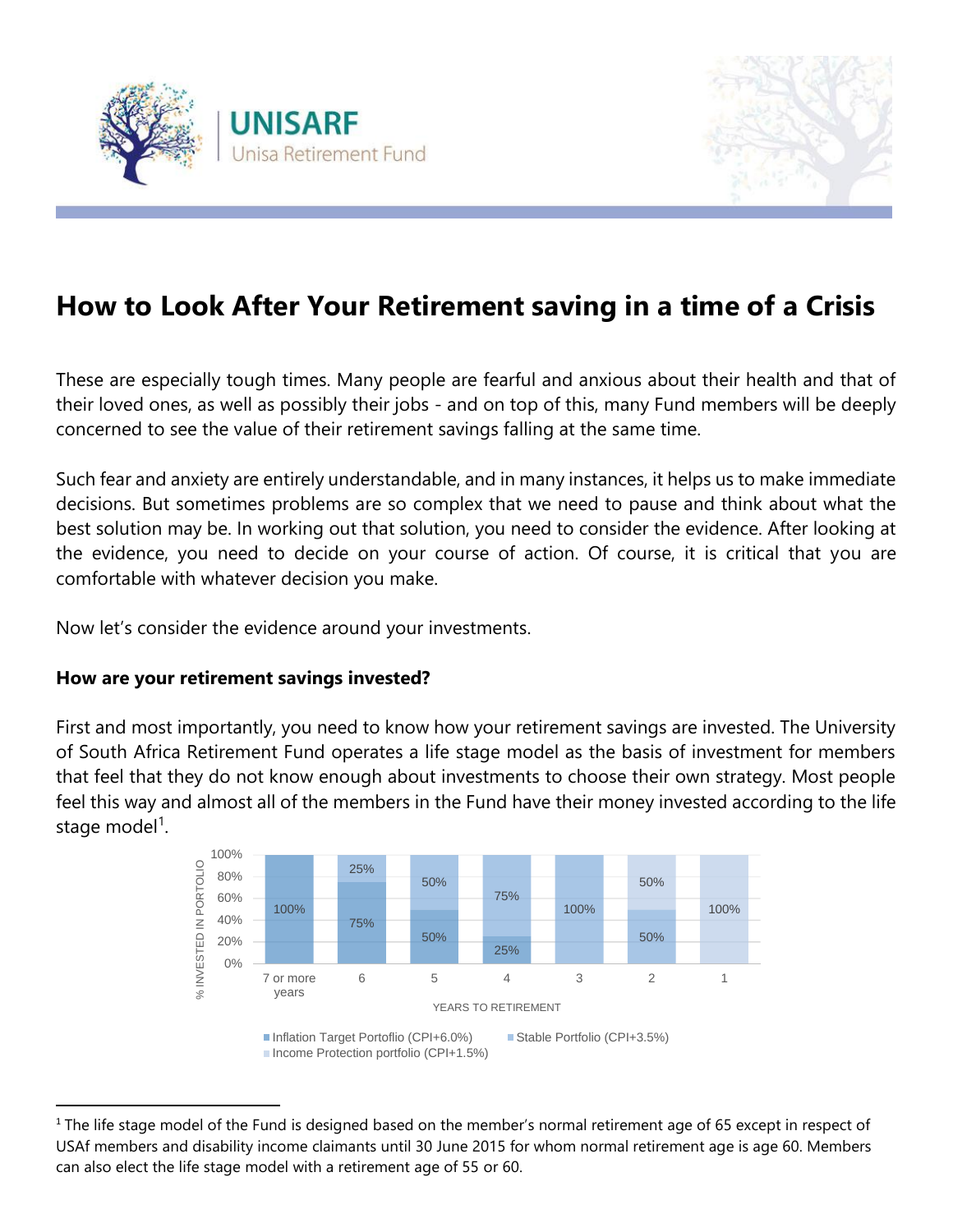



It is best to check where your retirement savings are indeed invested, but you can see from this chart that if you are in the life stage model and very close to retirement then some or most of your money will be invested in the Income Protection Portfolio, which is largely unaffected by the current declines in share prices.

If, however you are more than six years from retirement then your retirement savings will be fully invested in the Inflation Target Portfolio. This is the Fund portfolio that has been most negatively affected by the fall in share markets, but at the same time it is important to take stock of the fact that you still have a long period of time before you are expected to retire, and there is reason to believe that your savings can recover from the recent losses with this long time horizon.

Other members in the default strategy will be in the period leading up to retirement when a portion of your retirement savings is invested in the Stable Portfolio. This Portfolio has some exposure to share markets, but this is smaller than for the Inflation Target Portfolio, and as such, the impact of the recent market falls is significant, but not as severe as for the Inflation Target Portfolio.

## **How bad is the impact on investment returns?**

The table below sets out the returns earned on the Fund's three investment portfolios in 2020 to 31 March 2020.

| <b>Period</b> | <b>Inflation Target</b><br><b>Portfolio</b> | <b>Stable Portfolio</b> | <b>Income</b><br><b>Protection</b><br><b>Portfolio</b> |  |
|---------------|---------------------------------------------|-------------------------|--------------------------------------------------------|--|
| January       | 1.4%                                        | 1.5%                    | 0.8%                                                   |  |
| February      | $-5.3%$                                     | $-3.0\%$                | 0.6%                                                   |  |
| March         | $-9.8%$                                     | $-5.5%$                 | 0.5%                                                   |  |
| Year to date  | $-13.5%$                                    | $-6.9%$                 | 1.9%                                                   |  |

It is evident from the above that the recent share market falls have had a very negative impact on the investment returns for the Stable Portfolio, and in particular the Inflation Target Portfolio.

# **Investment markets are likely to recover**

In order to target, a high level of investment return over long periods (such as is targeted by the Inflation Target Portfolio) you need to invest a large proportion of the portfolio in shares. However, share prices are volatile, and inevitably, there are times when share prices fall a lot, causing the very fear and anxiety that you may be experiencing today.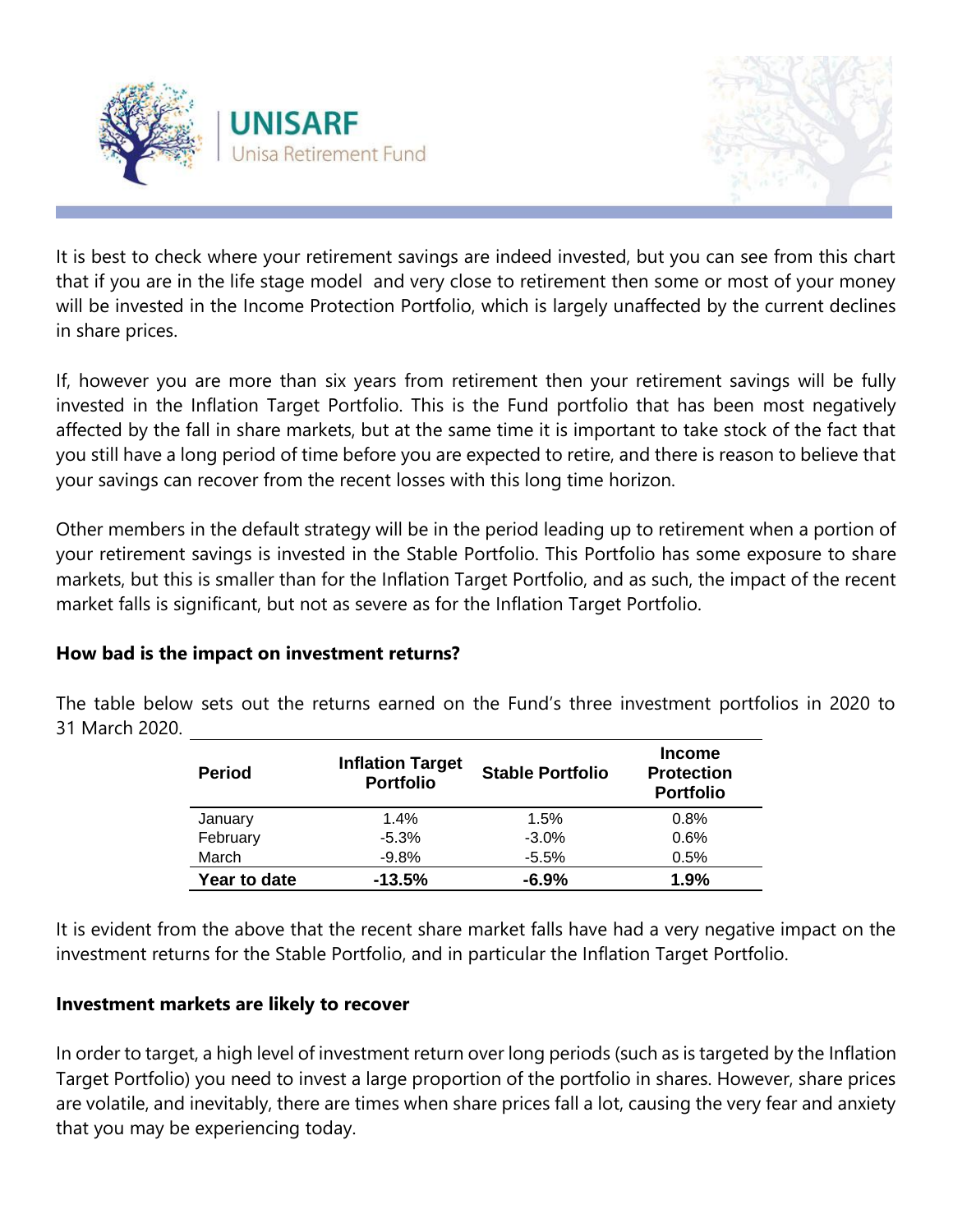



Nevertheless, so far, the market has always recovered from such "crashes" and in time moved to new highs. The chart below shows the market crashes of the Johannesburg Securities Exchange ("JSE") share index during the last 51 years. This somewhat unusual period was chosen to include the market slump of October 1969, which is the worst decline on record. For each crash, the chart shows the extent of the "drawdown", i.e. the negative return on the share market index caused by the crash, and the recovery period in months for the index to get back to this level (it does not allow for the effect of inflation, which would make the recovery longer).



#### Market crashes 1969 - 2020

## **Should I switch into cash and then get back into the share market at the right time?**

Even though the evidence is that markets have always recovered after a slump, you, like many others, may still be discomforted by the reality that there is no guarantee that such a recovery will indeed happen. Your immediate instinct may be to take your money out of the Inflation Target (and Stable) Portfolios and move to the Income Protection Portfolio, with the aim of re-investing it later when things are clearer.

Whilst this seems like a sensible approach when markets are falling, the big challenge you will have to overcome is to decide when to put your money back into the market. You must remember that the bottom of the market happens when share prices are at their cheapest and when nobody wants to buy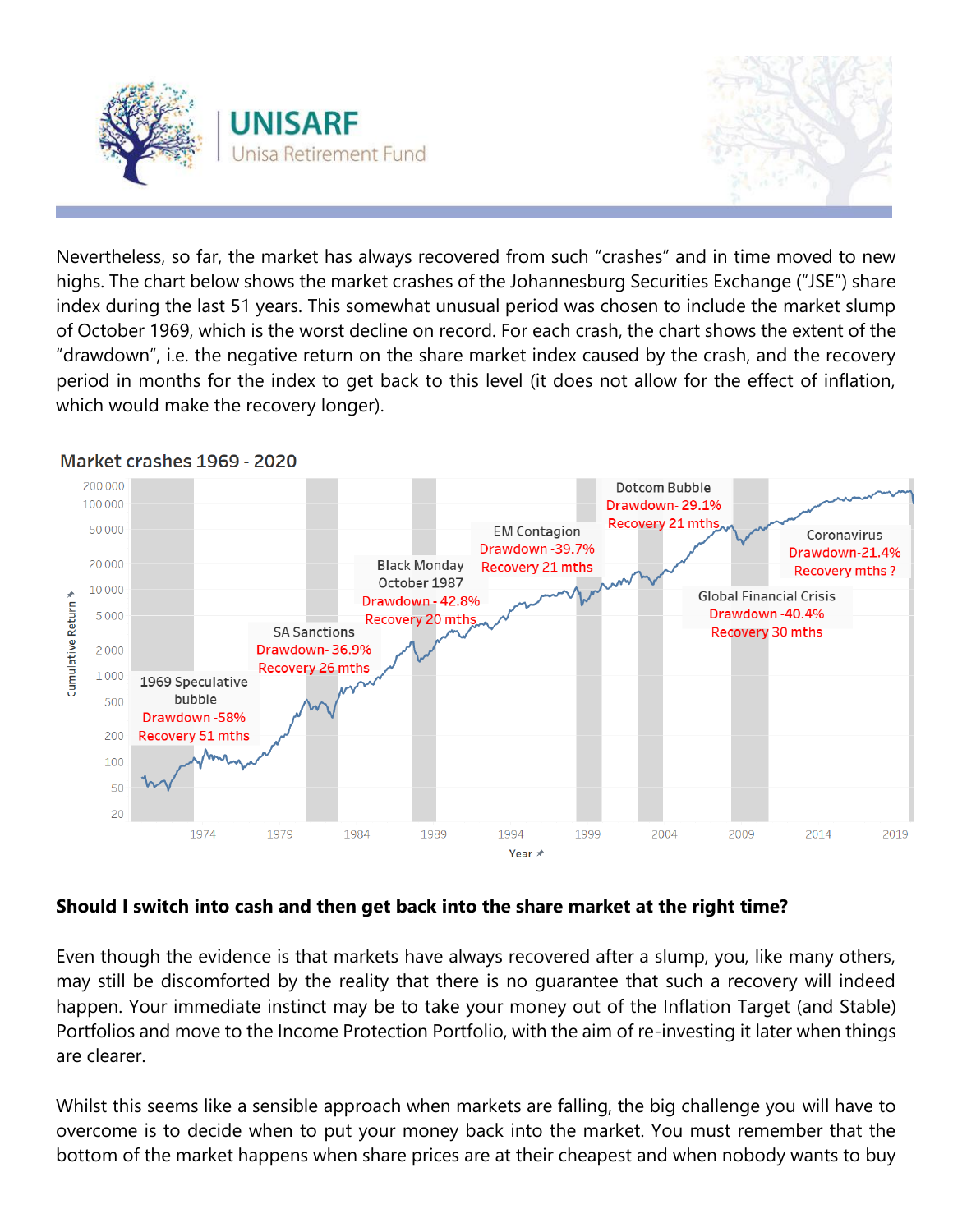



Shares because of the negative sentiment. This means that you would need to put your money back into the market when everyone else thinks it is a bad idea. To do so will be very difficult (and some would argue impossible).

The other important point is that a significant part of the recovery can happen very quickly after the market reaches its lowest level. The table overleaf demonstrates the point – it shows for each crisis the date when the market bottomed, how many months it took to recover the loss and the two months, which delivered the highest return in the recovery period.

| <b>Crises</b>                            | 1969 stock<br>market<br>bubble | <b>Sanctions</b><br>against SA | 1987 Black<br><b>Monday</b> | <b>Emerging</b><br><b>Market</b><br>contagion | <b>Dotcom</b><br>bubble | Global<br><b>Financial</b><br><b>Crisis</b> |
|------------------------------------------|--------------------------------|--------------------------------|-----------------------------|-----------------------------------------------|-------------------------|---------------------------------------------|
| Date when market bottomed                | $Oct-71$                       | <b>Jun-82</b>                  | Feb-88                      | Aug-98                                        | Apr-02                  | Feb-09                                      |
| Months it took to reach the bottom       | 31                             | 22                             | 7                           | 5                                             | 13                      | 10                                          |
| Your loss at the bottom of the market    | $-58.0%$                       | $-36.8%$                       | $-42.6%$                    | $-39.7%$                                      | $-29.1%$                | $-40.4%$                                    |
| Months it took recover your loss         | 20                             | 4                              | 13                          | 16                                            | 8                       | 20                                          |
| Best month return in recovery period     | 12.1%                          | 17.8%                          | 11.2%                       | 14.6%                                         | 14.1%                   | 11.0%                                       |
| No. of months this happened after bottom | 2                              | 1                              | 13                          | 2                                             | 1                       | 1                                           |
| 2nd best month return                    | 11.7%                          | 16.7%                          | 11.1%                       | 13.3%                                         | 9.8%                    | 10.3%                                       |
| No. of months this happened after bottom | 1                              | $\overline{2}$                 |                             | 16                                            | 6                       | 3                                           |

For instance, in the Global Financial Crisis, the market bottomed in February 2009, but it had made up its loss by the end of October 2010 or 20 months later. In March and May 2009, the market was up 11.0% and 10.3% respectively. Clearly if you did not get your money back into the market just soon after, it bottomed, it would have taken you an even longer period to make up your loss.

The shaded rows on the previous page highlight the importance of putting your money back into the share market at the time when most other investors would be too anxious to do so. Except for the 1987 Black Monday episode, you had to get your money re-invested at most two months after the market bottomed. Do you think you can call the bottom of the market and be so brave?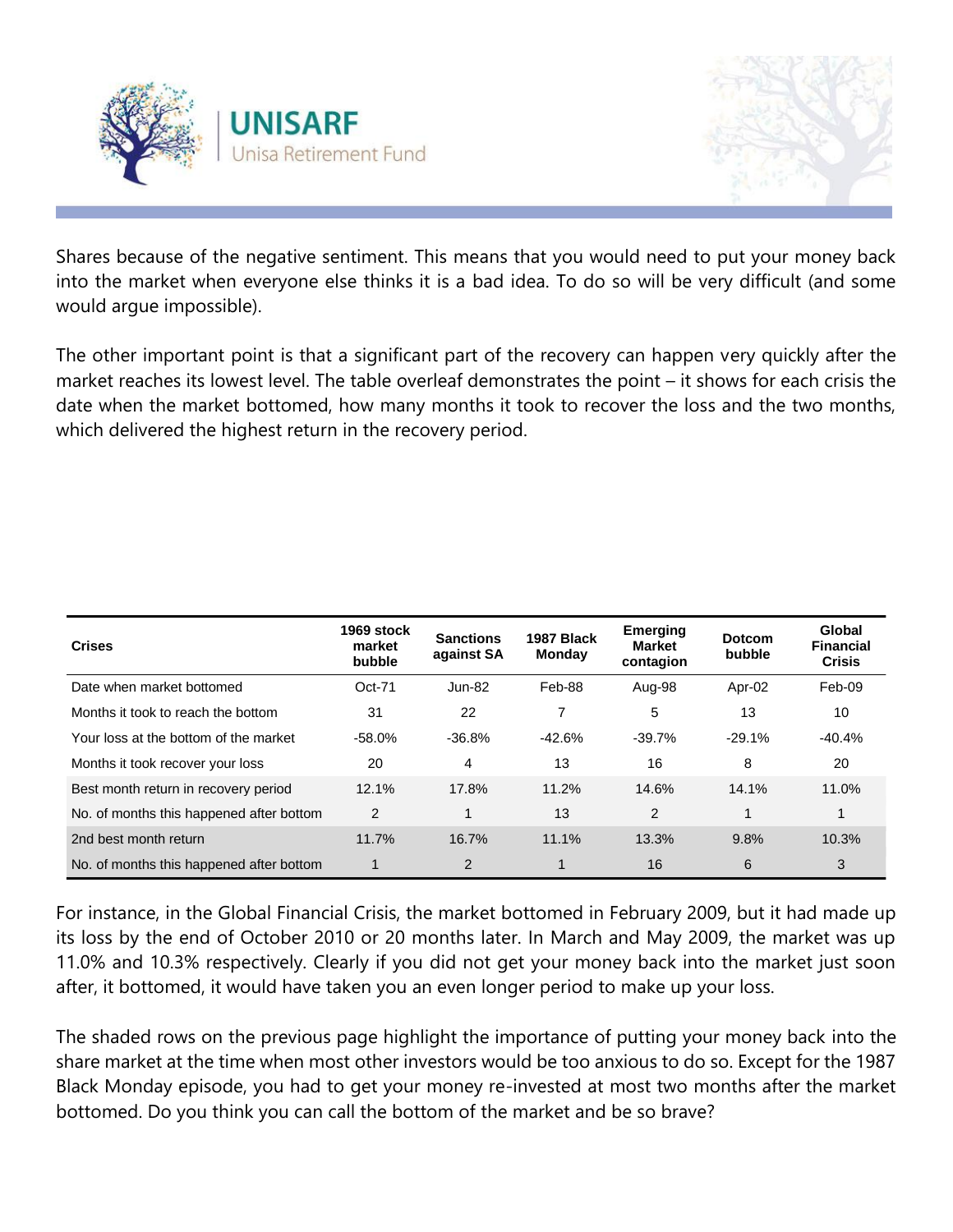



So, if you switch your retirement savings into the Income Protection Portfolio now, you are assuming that the market could still go down a lot. If the market continues to fall – and of course there is no guarantee that it cannot fall a lot further – then it may for a while feel as though you have made a good decision, but you will also have the stress of knowing that at some time you must switch back into the other Fund investment portfolios if you wish to achieve your long-term investment goal.

# **What should I be doing?**

The key messages from the above are:

- 1. Check where your retirement savings are invested. If you are very close to retirement age and your money is invested according to the life stage model, the coronavirus market slump is likely to have had less impact on your money as some/most of your retirement savings will be invested in the Income Protection Portfolio. However, most members will have their money invested in the other Fund portfolios, where losses have been incurred. For these members the next two points are important.
- 2. The history of markets shows that the share market has always recovered and made up its losses after previous market crashes, although this outcome is not guaranteed.
- 3. A sharp fall in markets such as we are experiencing, together with the uncertainty as to whether they will recover, leads many investors to consider switching into cash (i.e. the Income Protection Portfolio) with the idea that they will then go back into the market when things are clearer. The Trustees believe that this approach is extremely difficult to implement. This is because the time when the market is cheapest is the point when almost all investors are most fearful. To reinvest at this point would therefore require you to re-enter the market when most others think that this is a dumb idea.

The above suggests that most members should not change their investment strategy in reaction to the current market falls. However, investments are not only about academic thinking, how you feel about your investment is also very important.

If, after considering the evidence, you are still fearful and anxious about how your money is invested then it could be better to do something. In this way, you reduce your anxiety and if the market falls further, at least you have taken some action.